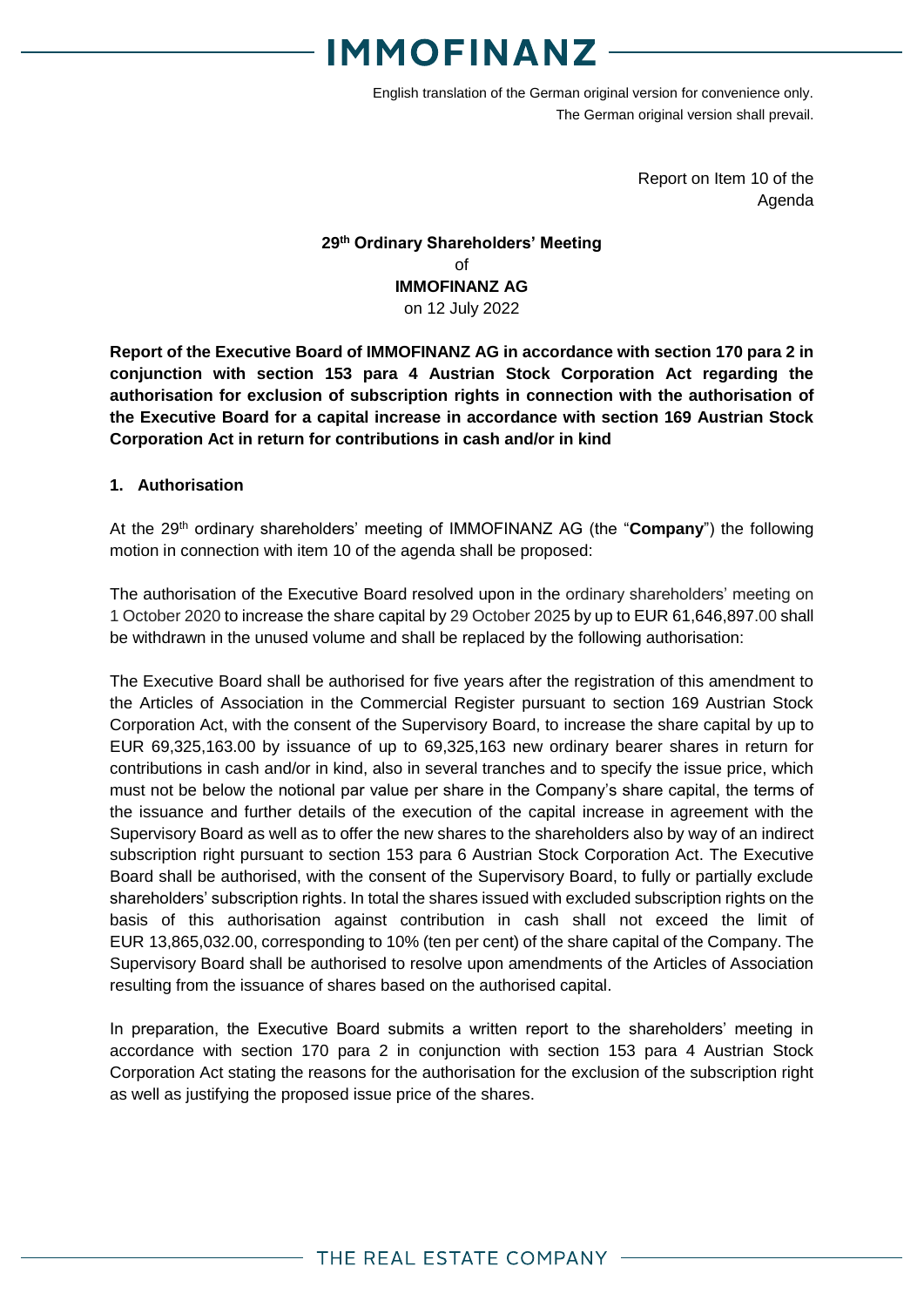English translation of the German original version for convenience only. The German original version shall prevail.

#### **2. General**

The ordinary shareholders' meeting on 1 October 2020 resolved upon an authorisation of the Executive Board pursuant to section 169 Austrian Stock Corporation Act to increase the share capital by issuance of up to 61,646,897 new shares in return for contributions in cash and/or in kind with or without exclusion of the shareholders' subscription rights (authorised capital 2020).

This authorisation shall be renewed and adjusted so that the resolution upon a new authorised capital in connection with the authorisation of the Executive Board to exclude the subscription rights is proposed to the shareholders' meeting.

### **3. Capital increase in return for contributions in cash**

A total or partial exclusion of the shareholders' subscription rights in case of a cash capital increase is in the Company's interest for the following reasons:

It is in the interest of the Company to strengthen the capital structure, for example to take advantage of potential growth opportunities, or to cover a financing need of the Company quickly by placing larger blocks of shares. A respective capital or financing requirement may in particular arise for an acquisition of a company or of real estate, but also for the coverage of a refinancing requirement of the Company or a group company, such as for redemption of a bond, a convertible bond, loan or other financing. In particular in these cases the swift placement of shares of the Company can be necessary and appropriate.

A capital increase with exclusion of shareholders' subscription rights can be processed significantly faster and more cost efficiently as a subscription offer with a statutory subscription period of two weeks (section 153 para 1 Austrian Stock Corporation Act) and a considerable longer preparation time required for drafting and approval of a prospectus. A placement with exclusion of the shareholders' subscription rights combined with an exemption to publish a prospectus avoids these downsides. Further, a placement under a prospectus exemption significantly reduces the liability risks of the Company compared to a public offering requiring the publication of a prospectus.

By means of a placement of larger blocks of shares under exclusion of the shareholders' subscription rights the shareholding structure of the Company may also be broadened or stabilised. First, this concerns an appropriate anchoring of the shareholders' base of the Company with institutional investors (in particular financial investors and strategic investors). Furthermore, based on strategic reasons with respect to the business activities of the Company it can be appropriate to attract investors as new shareholders, in particular investors who, due to their know-how, business connections and/or investment capital are able to broaden the business activities of the Company and/or stabilise and strengthen it's market position.

With a (partial) exclusion of the subscription right, the Company is able to address an institutional investor, or a range of selected institutional investors, in advance, who commit to subscribe to a certain number of shares (so called "anchor investors"). Being able to commit to a certain allotment of new shares to such investor(s) (without claw-back) on the one side in general a higher issue price for the new shares may be realised, and further a fixed placement and subscription of shares by an anchor investor renders a positive signal and in general enhances the transaction security for the subsequent rights issue of the Company.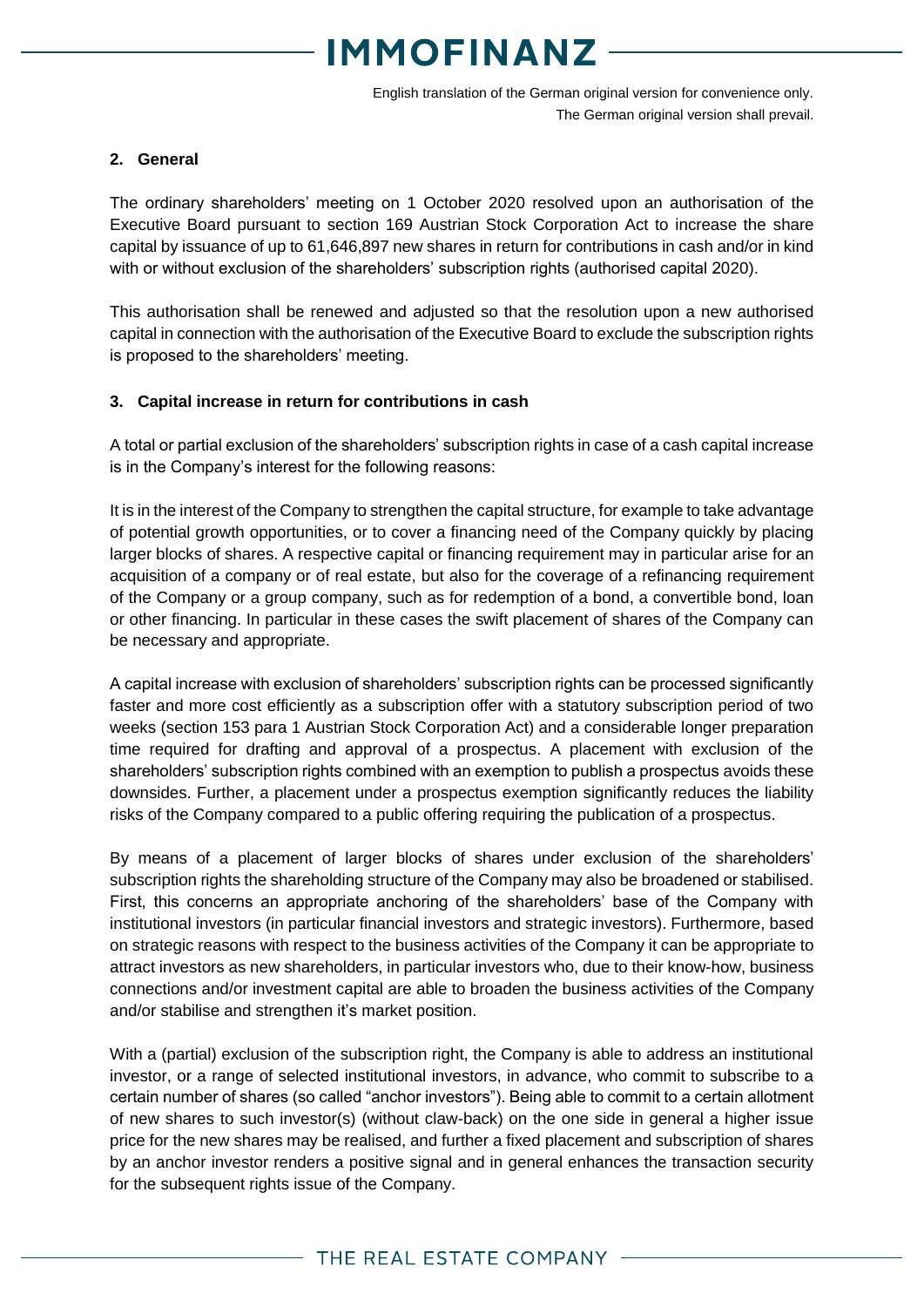English translation of the German original version for convenience only. The German original version shall prevail.

By complying with a two-week subscription period there is a risk that institutional investors may not or may only be addressed with a reduced volume because of the allocation structure and/or the exposure of the investors to market risks during the subscription period.

The share issuance (capital increase) under exclusion of the shareholders' subscription rights allows a quick placement within a short offer period. By that means the Company can swiftly and flexibly exploit market opportunities for a capital increase, in particular regarding the price level of the shares.

Potential disadvantages for the Company can also be avoided. This applies in particular to negative share price developments during the offer period with adverse effects on the success or the costs of the capital measure (notably in volatile markets) as well as the avoidance of risk of speculation ("short selling") against the share during the offer period. In particular, in a difficult stock market environment it is important to reduce the placement risk. Especially in an unstable and volatile market environment due to macro-economic factors the Company can be subject to market-driven price risks of the shares.

Excluding the shareholders´ subscription rights allows the Company to execute an Accelerated Bookbuilding and thus reduce the placement risk. In an Accelerated Bookbuilding the Company is able to assess the market price precisely and more swiftly during a short offer period.

An Accelerated Bookbuilding also reduces the risk that determined conditions are no longer in line with market conditions as at the time of the actual placement. Experience shows that market expectations may be subject to significant changes within a two-week subscription period. However, in case of an issue under (partial) exclusion of subscription rights the Company is able to determine quickly and flexibly an optimized issue price for the capital increase as far as possible by taking into account actual market conditions.

International practice has also shown that better pricing is possible in an Accelerated Bookbuilding due to the immediate placement, which eliminates market risk factors otherwise reducing the offered price from institutional investors. An Accelerated Bookbuilding may also achieve a higher degree of transaction security, as the claw-back risk for institutional shareholders in the course of placements with subscription rights is detrimental for the placement with institutional investors. A (partial) exclusion of the subscription right in case of a capital increase in return for cash contribution reduces this claw-back risk as not a total allocation is subject to the exercise of subscriptions rights. A reduced claw-back risk also reduces discounts of the investors on the issue price.

The authorisation of the exclusion of the shareholders' subscription right is suitable, necessary and proportionate:

The authorisation of the Executive Board regarding the above-mentioned exclusion of the subscription right is both suitable and necessary to raise equity in a quick and flexible way to address financial needs or to strengthen the Company's capital structure and to extent or stabilise the shareholder structure of the Company and to address certain groups of investors as well as to exploit market opportunities swiftly and flexibly and to reduce the placement risk.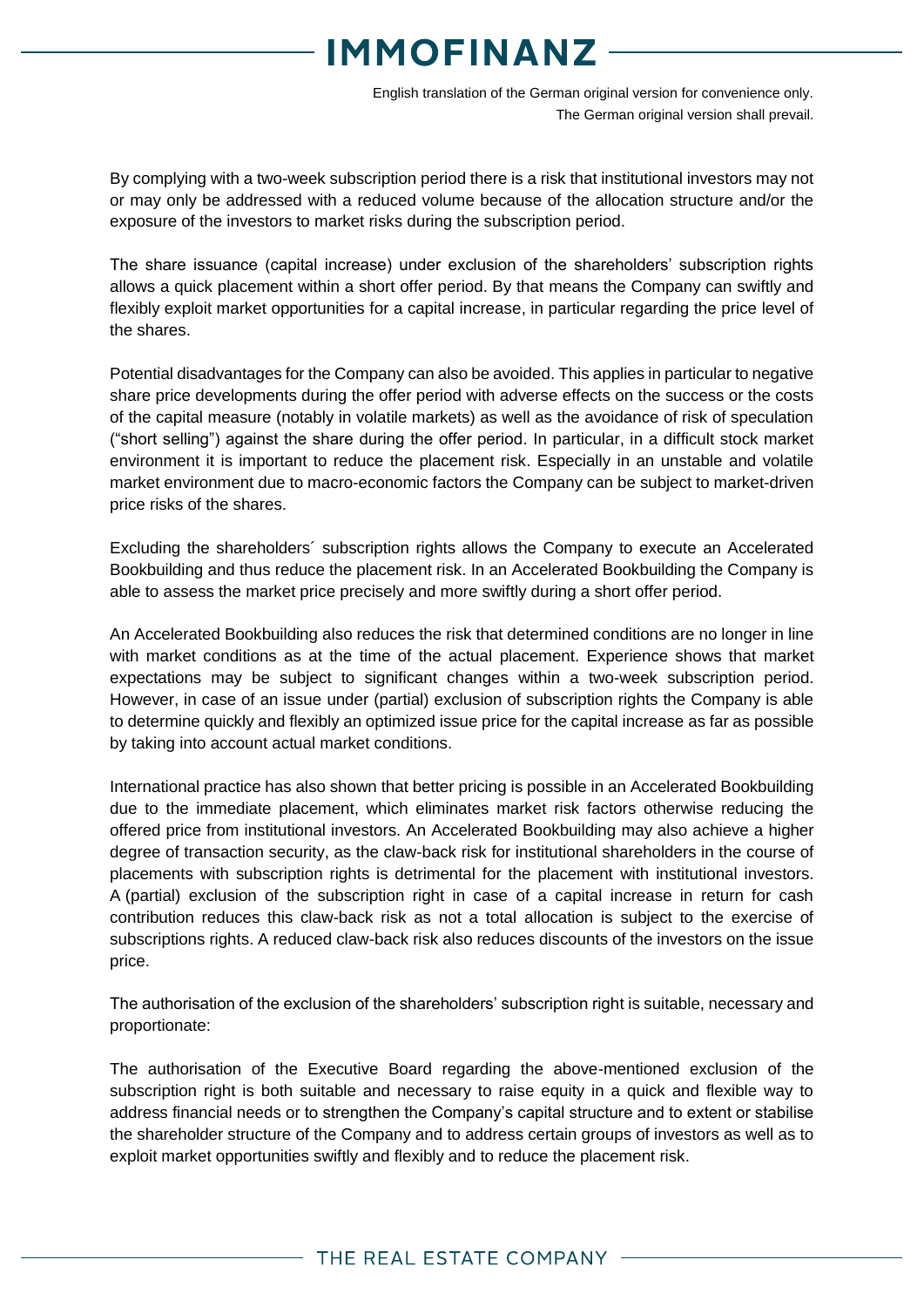English translation of the German original version for convenience only. The German original version shall prevail.

#### **4. Capital increase in return for contributions in kind**

In the case of a capital increase in return for contributions in kind, the total or partial exclusion of the shareholders' subscription rights is in the interest of the Company for the following reasons:

The Company should be able to acquire real estate, companies, parts of companies as well as shares, in particular in real estate holding companies, or other assets, where appropriate, in return for shares in the Company.

Strategic transactions shall be enabled depending on market conditions and the future development of the Company. When acquiring real estate, a company, parts of companies, shares, in particular in real estate holding companies, or other assets (including claims of third parties against the Company or its affiliated companies), it may be appropriate or necessary to use or issue shares of the Company as consideration, e.g. where shareholders of the target company need to be compensated or in case the seller prefers to receive shares of the Company instead of cash.

Potential vendors often prefer an acquirer who offers to execute the acquisition in return for listed shares as this often renders tax benefits for the vendor. In addition, the vendor may optimally realise the received consideration by having the flexibility to sell the shares received as consideration in the market and thereby to exploit market developments. Furthermore, it may also be necessary for the Company on account of strategic or corporate-organisational reasons to include the seller as shareholder in the Company.

An investment/acquisition in return for shares is also beneficial to the Company itself because this way of financing does not increase the Company's liquidity requirements or interest expenses. In particular due to own limited financial resources and/or difficulties in procuring debt financing the utilisation of shares under authorised capital usually serves as reasonable compensation for investments/acquisitions. The opportunity of offering shares from authorised capital as acquisition currency for investments and acquisitions provides the Company with the necessary flexibility to exploit acquisition opportunities in a quick and flexible way.

Especially a capital increase against contribution in kind usually requires the exclusion of subscription rights since the assets to be contributed are mostly unique in their composition (such as real estate, companies, parts of companies and shares, in particular in real estate holding companies as well as other assets) and cannot be contributed by all shareholders.

Thus, the exclusion of the subscription right in case of a capital increase in return for the contribution of real estate, companies, parts of companies as well as shares, in particular in companies holding real estate, or of other assets is in the interest of the Company and its shareholders because this type of investment/acquisition offers advantages compared to other investors/bidders and does not burden the Company with financing expenses.

In case the Company pursues certain investment/acquisition the exclusion of subscription rights is both suitable and necessary to achieve the goals as described above. When considering the interests involved, the interest of the Company and the shareholders in the investment/transaction prevails.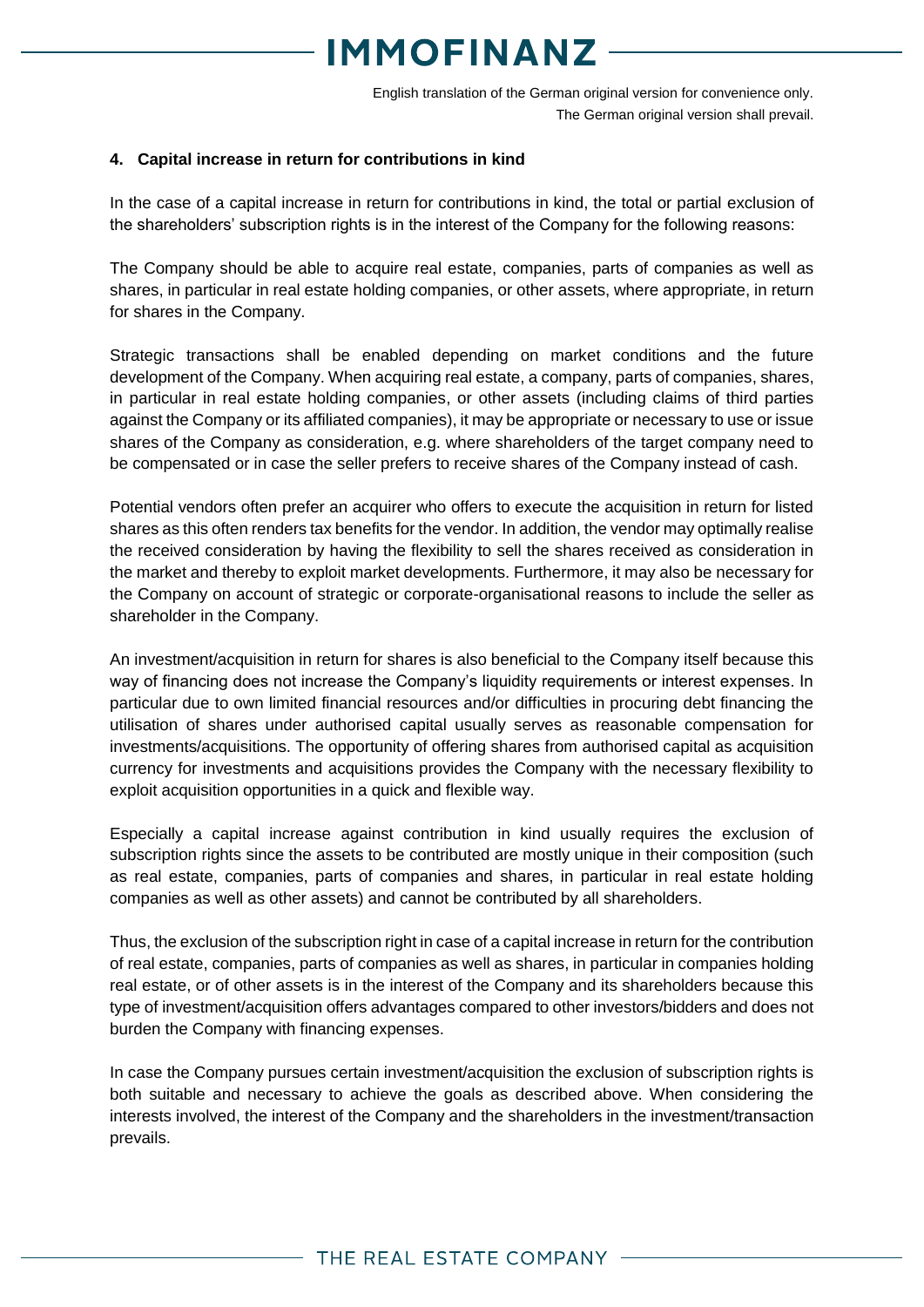English translation of the German original version for convenience only. The German original version shall prevail.

It is also in the interest of the Company to be able to use shares from authorised capital as an alternative or in addition to shares from conditional capital to cover or fulfil conversion and/or subscription rights or obligations from convertible bonds of the Company. This increases the Company's flexibility when issuing and fulfilling convertible bonds.

### **5. Exclusion of subscription rights in the case of overallotment options**

In the course of placement of new shares of the Company it may be advantageous to be able to grant overallotment options (so called Greenshoe). Overallotment options (Greenshoe) can be used to react at short notice to rising or falling demand during a placement and/or to stabilise the share price. In the case of overallotment options, additional shares are issued under the same terms as the shares originally issued in the capital increase. This market standard measure aims at keeping the placement volume flexible and stabilising the share price after placement and are therefore in the interest of the Company.

### **6. Exclusion of subscription rights to make up for fractional amounts**

It is in the Company's interest to (partially) exclude subscription rights to make up for fractional amounts to achieve a practicable conversion ratio in relation to the amount of the capital increase in return for contribution of cash considerations. Without such exclusion of subscription rights the technical execution of the capital increase may be hindered, especially in case of a capital increase by an even sum. The new shares, which have been excluded from shareholders' subscription rights as free fractions, will either be sold on the stock market (stock exchange) or in any other manner be utilised for the Company in the best possible way. This procedure is in line with market standards and objectively justified since the costs of subscription right trading in case of fractional amounts are out of proportion in relation to the shareholders' advantage. In addition, impacts of the restrictions are hardly noticeable.

### **7. Issuance of shares for employee stock option plans**

It is in the Company's interest to allot or offer shares for purchase to members of the Executive Board and employees of the Company or an affiliated company in employee participation programmes (perhaps also by way of an employee foundation). According to the express provision in section 153 para 5 Austrian Stock Corporation Act, this is sufficient reason to exclude subscription rights.

### **8. Justification of the Issue Price**

The issue price for the shares of the Company in case of a capital increase in return for contributions in cash with shareholders' subscription rights (partly) excluded will be set depending on market conditions based on (average) share prices and the share price level.

In the case of exclusion of subscription rights in the course of a capital increase in return for contributions in kind the Executive Board, with the consent of the Supervisory Board, will make use of the authorised capital only if the issue price of the shares or the number of shares of the Company to be issued is reasonable in relation to the value of the contribution in kind.